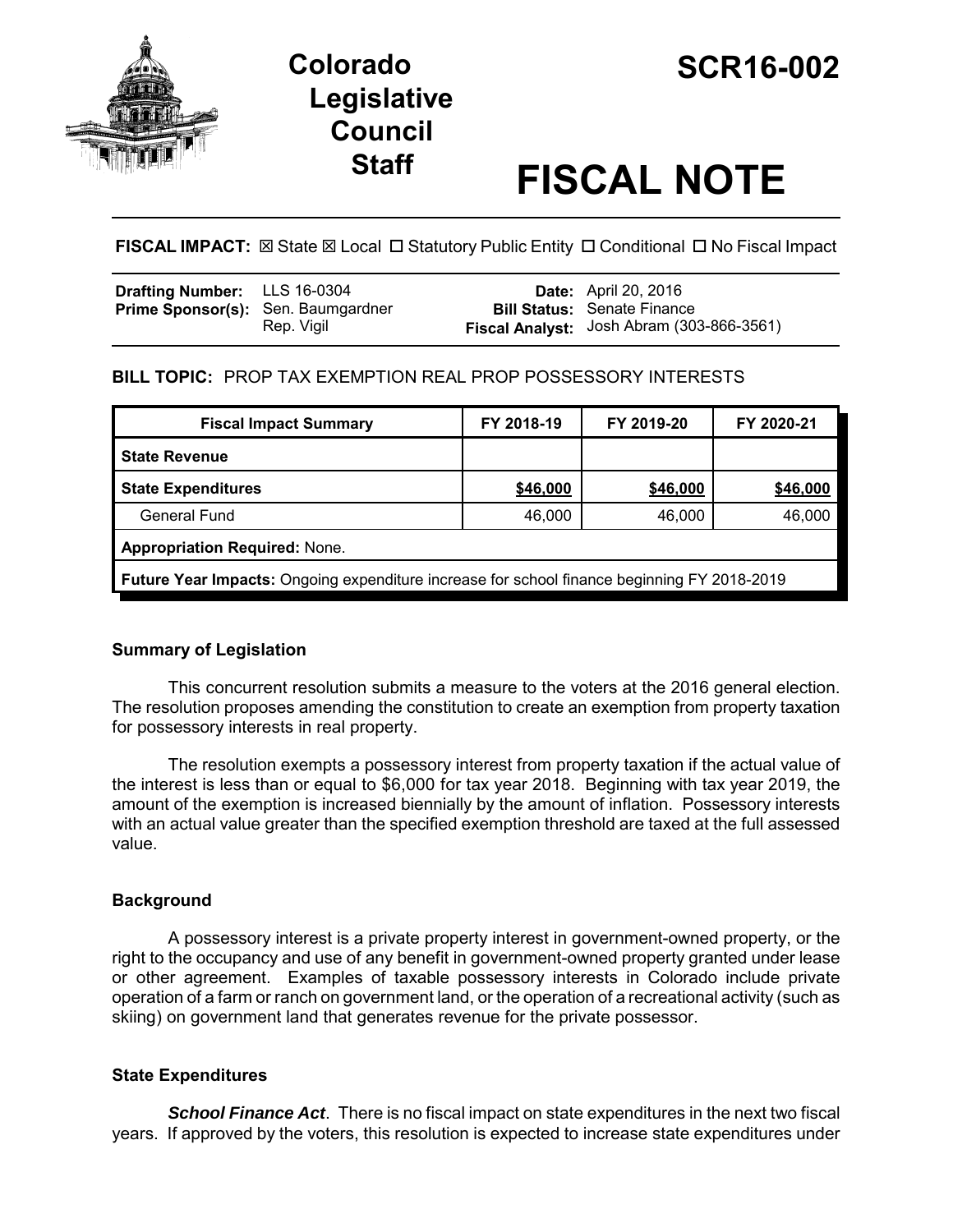the School Finance Act by approximately \$46,000 beginning with FY 2018-19. The state's share of public school total program funding will increase by the amount of local school operating property taxes foregone due to the resolution's exemption for possessory interests equal to or less than \$6,000.

This fiscal note assumes an average school district mill levy for school finance of 20.6 mills, and that the General Assembly will not reduce total program funding under the School Finance Act by increasing the size of the negative factor in the affected fiscal years. Expenditures for School Finance are primarily from the General Fund and the State Education Fund.

*Election expenditure impact (existing appropriations).* The referred measure will appear before voters at the November 2016 general election. Although no additional appropriation is required in this bill to cover election costs associated with this ballot measure, certain election costs to the state are appropriated as part of the regular budget process. First, state law requires that the state reimburse counties for costs incurred conducting a ballot measure election, paid from the Department of State Cash Fund. Second, the text and title of the measure must be published in one legal newspaper per county and an analysis of the measure must be included in the Ballot Information Booklet (Blue Book) mailed to all registered voter households prior to the election paid from the Ballot Analysis Revolving Fund. As of this writing, there will be at least one citizen-initiated measure on the ballot at the 2016 election, which will trigger the ballot costs shown in Table 1 below for a single ballot measure. Costs in 2016 will increase by approximately \$100,000 per measure beyond this base amount for any additional referred or initiated measures placed on the ballot.

| Table 1. Projected Costs of a Single Statewide Ballot Measure Election in 2016 |             |  |  |
|--------------------------------------------------------------------------------|-------------|--|--|
| <b>Cost Component</b>                                                          | Amount      |  |  |
| County Reimbursement for Statewide Ballot Measures                             | \$2,400,000 |  |  |
| Ballot Information Booklet (Blue Book) & Newspaper Publication                 | \$670,000   |  |  |
| ΤΟΤΑL                                                                          | \$3,070,000 |  |  |

#### **Local Government Impact**

If approved by the voters, local governments that are not at their revenue limit will lose property tax revenue because of the resolution's provision to provide an exemption for specific possessory interests in real property. Beginning in FY 2018-19, local governments statewide will forego approximately \$125,000 annually. Of this amount, school districts will forego approximately \$46,000 annually for school finance purposes.

For local governments that consistently reach their revenue limit due to high assessed value growth, the impact of the bill will be felt through smaller decreases in the mill levy. For these governments, a portion of the money that would have been received from possessory interests in real property will instead be spread out over the remaining tax bills in the form of higher mill levies than would have occurred otherwise. The fiscal note does not anticipate that the magnitude of the loss in nonresidential assessed value will trigger a reduction in the residential assessment rate.

In addition, minor cost savings will occur in some counties due to a lighter workload, as the number of possessory interest valuations would be reduced over time compared with the number currently being prepared. Counties will no longer have research expenses related to identifying